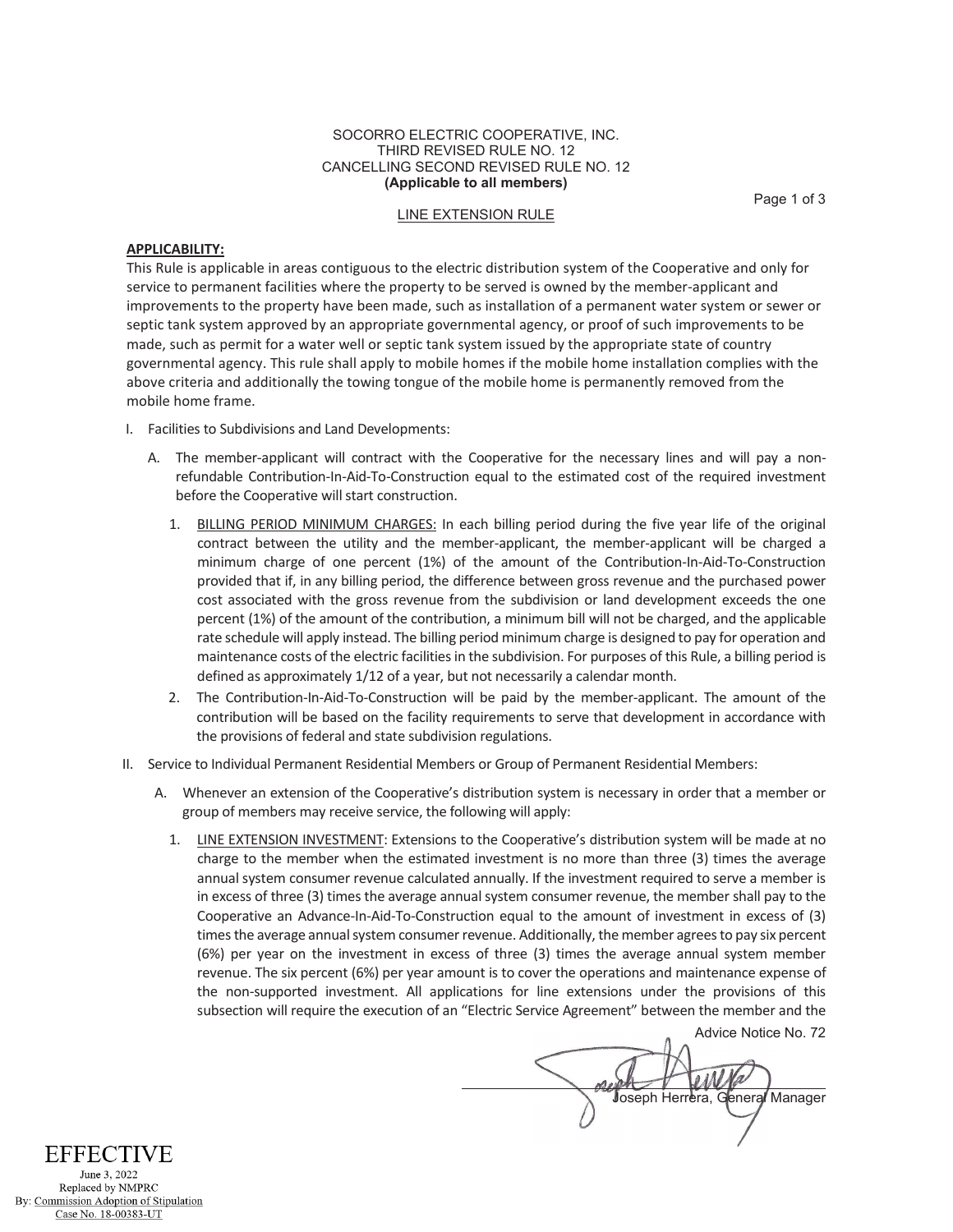#### SOCORRO ELECTRIC COOPERATIVE, INC. THIRD REVISED RULE NO. 12 CANCELLING SECOND REVISED RULE NO. 12 **(Applicable to all members)**

Page 2 of 3

# LINE EXTENSION RULE

Cooperative to set forth the terms of the line extension and electric service. The length of the agreement will depend upon the amount of investment required for extension.

- 2. COST INCLUDED IN COMPUTATIONS: Cost of new facilities and changes in existing facilities will be included when the investment is computed.
- 3. ADVANCE-IN-AID-CONSTRUCTION: Advance may be paid in cash or in equal monthly payments for a period equal to the number of years of the executed contract.
- 4. REFUND OF ADVANCE-IN-AID-TO-CONSTRUCTION: Advance for construction will be refunded or become the property of the Cooperative as outlined below:
	- a. A refund will be made to the member annually equal to fifteen percent (15%) of the annual revenues generated by the member in excess of the system consumer average annual revenues for a period not to exceed the life of the executed contract from the date of the original agreement.
	- b. Should service be discontinued or the period of the life of the executed contract elapse from the date of the original Agreement between the member and the Cooperative, any unrefunded amount of the advance shall become the property of the Cooperative.
- 5. CONNECTIONS TO EXTENSIONS: Any member who has paid Advance-in-Aid-to-Construction for any line extension will be entitled to a partial reimbursement of that advance by the Cooperative if within the duration of the agreement other members are connected to the same line facilities. Reimbursement will be computed so that each memberreceiving service from a facility will share equitable costs of the jointly used facilities. The reimbursement to the original member will be a prorated share of the common facilities of the original extension. The original investment shall be reduced by a % equal to the product of 100 divided by the number of years in the duration of the agreement per year, therefore, no value for refund purposes shall exist after the end of the agreement.

In no event shall the total reimbursement be in excess of the original Advance-in-Aid-to-Construction. Additionally, no reimbursement shall be made after the end of the agreement.

The same methodology outlined in this section will be applied in the event of an extension to an extension.

- III. Service to Commercial, Large Commercial, Large Power, Large Industrial and Irrigation
	- A. Whenever an extension of the Cooperative's distribution system is necessary to serve any of the above classifications of member, the same provisions applicable to residential applicants shall apply with the following exceptions:
		- 1. The investment by the Cooperative shall not exceed thirty-six (36) times the billing period minimum charge defined in the applicable rate schedule. Non-supported investment shall be covered by individual contracts between the member and the Cooperative.
		- 2. Deferred payment provisions will not be applicable for these classes of service. Billing period minimum charges will be either contract minimum charges or rate schedule minimum charges in accordance with the minimum charges defined in the applicable rate schedule.

Advice Notice No. 72 *Joseph Herrera, General Manager* 

**EFFECTIVE** June 3, 2022 Replaced by NMPRC By: Commission Adoption of Stipulation

Case No. 18-00383-UT